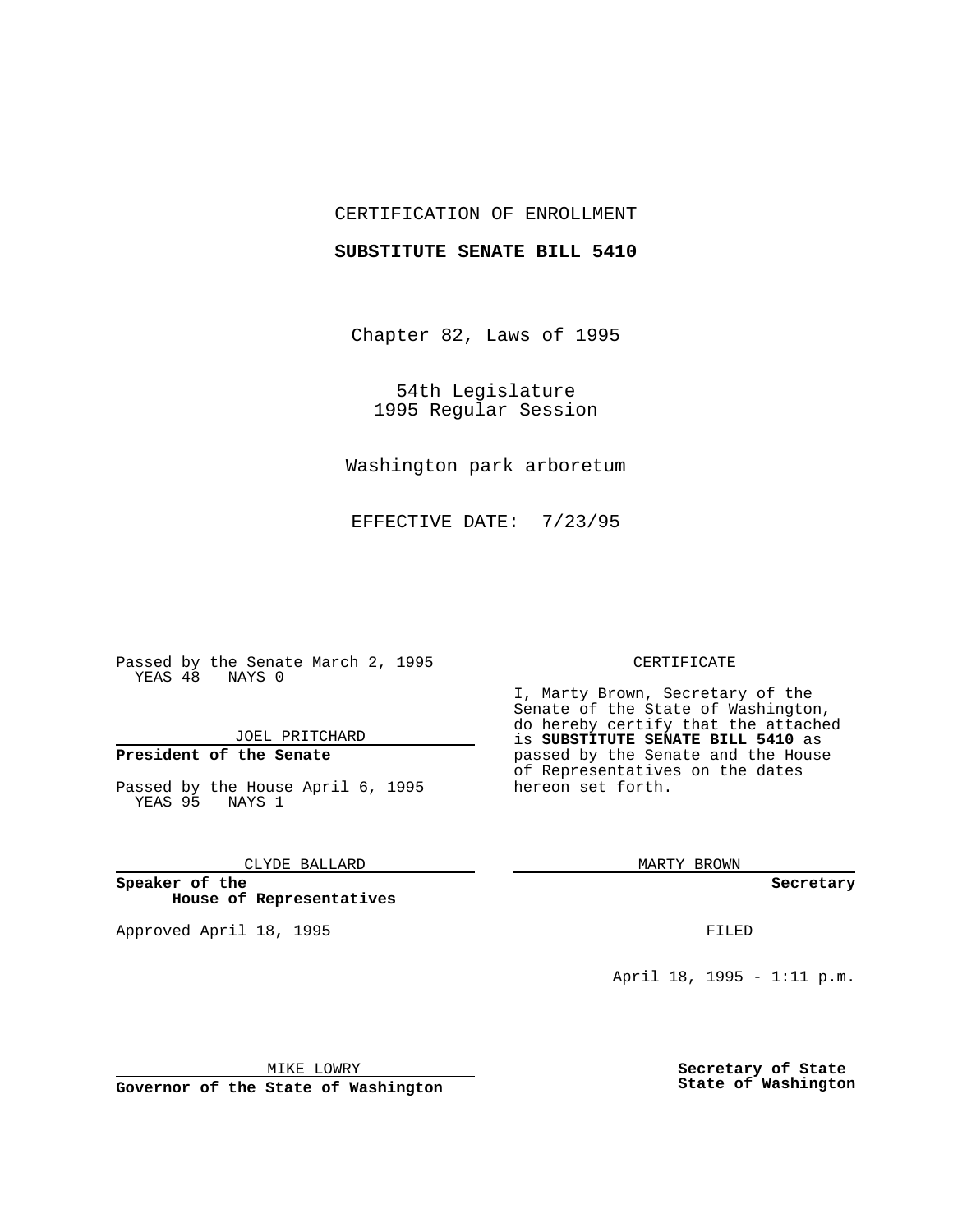## **SUBSTITUTE SENATE BILL 5410** \_\_\_\_\_\_\_\_\_\_\_\_\_\_\_\_\_\_\_\_\_\_\_\_\_\_\_\_\_\_\_\_\_\_\_\_\_\_\_\_\_\_\_\_\_\_\_

\_\_\_\_\_\_\_\_\_\_\_\_\_\_\_\_\_\_\_\_\_\_\_\_\_\_\_\_\_\_\_\_\_\_\_\_\_\_\_\_\_\_\_\_\_\_\_

Passed Legislature - 1995 Regular Session

**State of Washington 54th Legislature 1995 Regular Session**

**By** Senate Committee on Ecology & Parks (originally sponsored by Senators C. Anderson, Rasmussen, Gaspard, Newhouse, Snyder, Bauer, Kohl, Pelz, Fraser, Sellar, Wood and Roach)

Read first time 02/10/95.

 AN ACT Relating to the Washington park arboretum; adding a new section to chapter 1.20 RCW; and creating a new section.

BE IT ENACTED BY THE LEGISLATURE OF THE STATE OF WASHINGTON:

 NEW SECTION. **Sec. 1.** The legislature finds that the arboreta in this state act as living museums devoted to the display and conservation of woody plant species from around the world that can grow in the Pacific Northwest. Arboreta enhance public appreciation for the aesthetic diversity of temperate woody plants; conserve both natural and cultivated woody plant taxa to preserve their diversity for future appreciation; educate the public and students concerning urban 11 landscape use and the natural biology of temperate woody plants; and cooperate with similar institutions in this region and around the world in achieving these common goals. The legislature further finds that arboreta are of increasing importance as world biodiversity declines. The Washington park arboretum is a two-hundred acre living museum that is managed cooperatively by the city of Seattle and the University of Washington. It is devoted to the display and conservation of collections of plants from around the world which can grow in the Pacific Northwest. These plants are used for education, research,